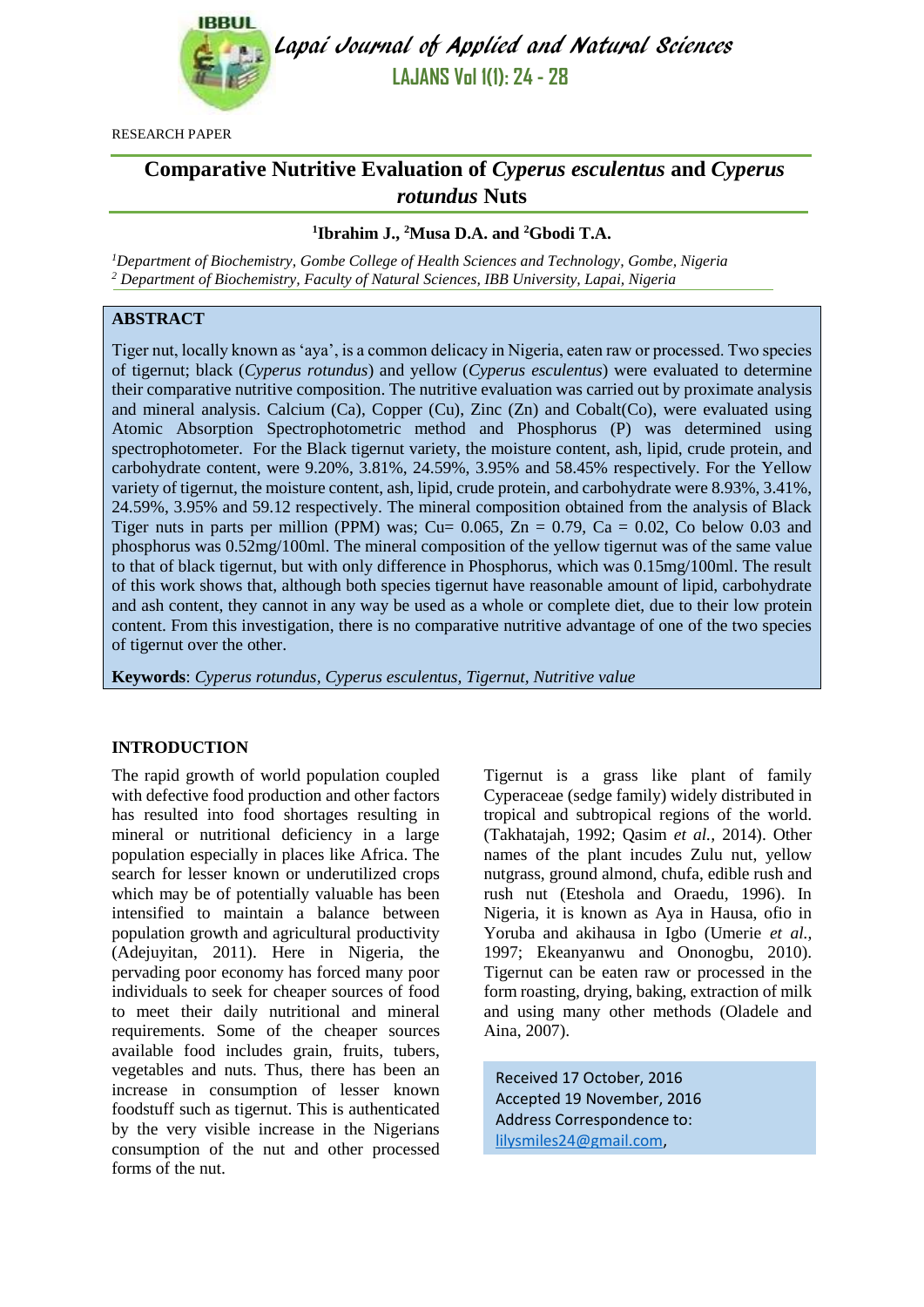In Nigeria, tigernut is mostly eaten raw as snack and un-identified nutritional benefits. Malnutrition in a population result from contributory factors such as poverty, defective personal hygiene, rigid customs, taboos and traditions, and often lack of knowledge on nutritional value of certain food is the major contributory factor (Devadas, 1970). Tigernut may have potential in managing, preventing and eliminating malnutrition (macronutrient and micronutrient deficiencies) or food insecurity problems as It has been demonstrated by nutritionist that the major nutritional problems could be solved through exploitation of the nutrition and economic potentials of the local food resources (Ndubuisi, 2009).

This work was therefore aimed at investigating some nutritional values of Tiger nuts; *Cyperus esculentus* and *Cyperus rotundus*. The rational for this work lies on the fact that most work on this area were carried out outside this country using different varieties and ecotypes of *Cyperus* grown under different soil and climatic condition. Thus the result obtained from such chemical analysis may be different from values of our local environment and varieties. Therefore, the result from this study will be of profound value as a nutritional guide to the teaming members of 'Aya' consumers who are conscious of what they consume and hence may be interested in knowing the nutritional values of tigernut. The result obtained may also serve as a reference material to other researchers who may be doing some further work along this line. It may also serve as source of information to industrialist who may be interested in processing of tigernuts, since the parameters like mineral composition determines the type of processing method to be employed. Furthermore, chemical analysis is not only useful in assessing the nutritional value of a given foodstuff, but also of value to securing information on the effect of storage, processing and preservation and preservatives on the nutritional value.

### **MATERIALS AND METHOD**

#### **Sample Collection**

The two species of the Tiger nuts samples analyzed; the Yellow and black or dark brown nut sedges, *Cyperus esculentus* (CE) and *Cyperus rotundus* (CR) respectively, were obtained from Minna Central market, but were said to be produced in Mashi and Jibbia of Katsina state. The samples were obtained in the month of December. The samples were crushed in the mortar with pestle and preserved in polythene bags for subsequent analysis.

### **Chemicals**

Reagents used of analar grade were obtained from reputable names like Aldrich Chemical Co. USA, BDH Poole, England and Lab M ltd. Lancashire, England.

#### **Determination of Moisture Content (MC)**

The method employed is that air oven as outlined by Food and Agricultural Organization (FAO), 1981. The clean crucibles with fitting lids were dried for 3 hours at  $105^{\circ}$ C in the oven to maintain a constant weight and weighed as  $(W_1)$ . Exactly 5g of finely crushed sample were then weighed in the crucibles covered with lids and re-weighed  $(W_2)$ . The crucible and its content were then transferred into the oven (Hot box Oven size 2, Gallenkamp) and dried at  $70^{\circ}$ C for 24 hours and weighed quickly after cooling in the desiccator. The drying and weighing process were repeated at intervals of 2 hours until a constant weight was obtained from each crucible and its content and weighed  $(W_3)$ . The moisture content was calculated thus;

$$
\% \text{ Moisture Content} = \frac{W_2 - W_3 \times 100}{W_2 - W_1}
$$

### **Determination of Total Ash Content**

The method employed was that outlined by TDRI (1984). The crucibles with their lids were dried in the oven at  $105^{\circ}$ C for 3 hours, cooled in the desiccator and weighed  $(W_1)$ . Exactly 5 g of crushed sample was weighed in the crucibles `and re-weighed  $(W_2)$ . The samples in the crucibles were then pre-ashed on hot plate in the fume chamber until smoke ceased completely. They were then transferred into the muffle furnace set at  $600^{\circ}$ C for 8 hours to ash. The crucibles with their contents were cooled in the desiccator and reweighed  $(W_3)$ . The ash content was then calculated.

Total ash content 
$$
= \frac{W_2 - W_3 \times 100}{W_2 - W_1}
$$

### **Determination of Protein Content by Microkjeldahl Method**

Exactly 0.2g of crushed dried sample was weighed into micro-kjedahl flask (50ml size).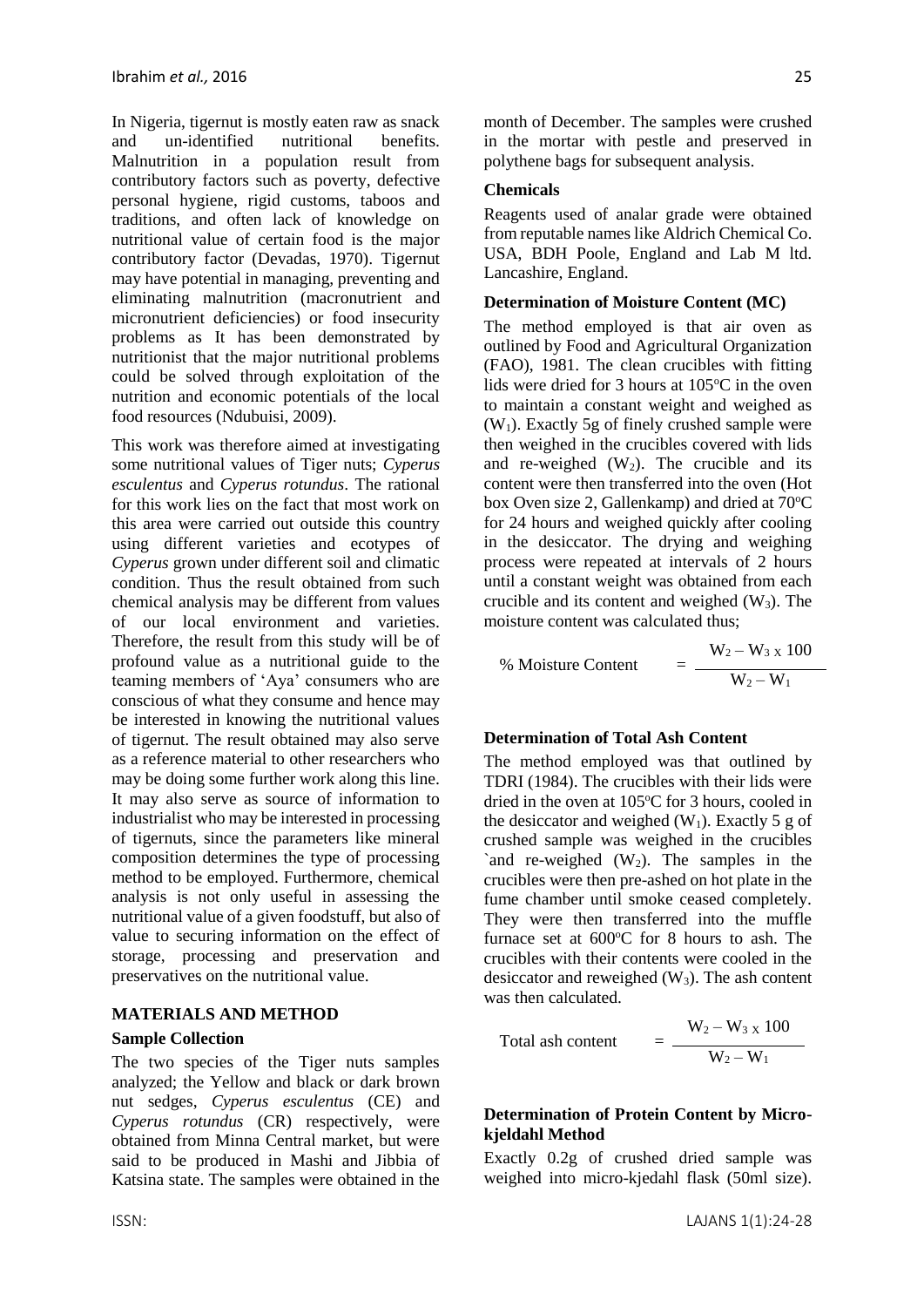3ml of Conc. H2SO4 was added to the sample in the flask followed 1 catalyst tablet and some glass beads. The flask was then gently heated to avoid splashing until it became clear with a pale straw colour. The heating was continued for 2 hours. The liquid digest was then cooled and qualitatively transferred carefully into the markam steel and the flask was thoroughly rinsed 3 times with small quantity of distilled water with each washing added to the digest in the steel container. The end of the condenser was then immersed in 10 ml of  $H_3BO_3$  in a conical flask to which 5 drops of bromocresol green and

Mean % of Lipid content 
$$
= \frac{W_2 - W_3 \times 100}{W_2 - W_1}
$$

1 drop of methyl red were added.

Exactly 15ml of caustic 70% NaOH was added slowly to the content of the steel container, the diluted digest and then distilled for 15 minutes. The distillate in the conical flask was then titrated against 0.1N HCl until it became orange and the volume of the titre was recorded  $(V_1)$  ml. Then, 1 catalyst tablet was heated in 3ml of H2SO4 and used as blank. The liquid mixture was treated similarly as the digest and titrated against 0.1N HCl and the volume of the titre recorded  $(V<sub>2</sub>)$  ml. The % protein content was calculated using;

% N = 
$$
\frac{V1 - V2 \times 0.1 \times 0.0014}{M} \times 100
$$

Where,

 $V1 =$  Titre value for mean  $V2$  = Titre value for the blank  $M = Weight of sample in grams$ 

#### **Determination of Lipid Content**

The method used was in accordance with the outline of the Thailand Development Research Institute (TDRI) in 1984. A Soxhlet extraction set was fitted up with a reflux condenser and a small round bottomed flask. Exactly 5g of crushed dried sample was weighed into folded whatman filter paper. The one end stapled filter paper was weighed  $(W_1)$  before placing 5g of the sample. The open end of the sample containing filter paper was folded and stapled again and reweighed  $(W_2)$ . The filter paper and its content were then placed in the extractor thimble and placed in the barrel of the extractor. Petroleum ether was poured into the barrel until it siphoned over twice into the round bottomed flask. The condenser was replaced into the barrel and the round bottomed flask placed on the heating mantle set at  $50^{\circ}$ C. The extraction was carried out for 16 hours. After which the petroleum ether was allowed to be siphoned into the flask, thus leaving the extraction barrel empty. The condenser was then removed and the samples were removed and placed on a clean dry surface and then dried to constant weight in the oven at  $50^0$ C. It was cooled in a desiccator and reweighed  $(W_3)$ . The process was carried out in triplicate. The percentage of Lipid content was calculated

using;

#### **Determination of Carbohydrate Content**

The total carbohydrate was determined by using estimation by difference method, which was proved reliable (Fleek, 1976). The total protein, lipid and ash content were subtracted from 100 and the remainder accounted for total carbohydrate.

#### **Determination of Mineral Content**

The stock standards solution for Zn, Cu, Co, P and Ca were prepared as outlined in the Pye Unicam Atomic Absorption Data Book (Peter et al, 1984). For each mineral, standards running from 2 ppm, 4 ppm, 20 ppm to 50 ppm were prepared from the standard stock solution and were used to calibrate the equipment in concentration mode.

The content of Zn, Cu, Co and Ca in the nut samples were determined using the Atomic Absorption Spectrophotometric (AAS Pye Unicam Model 9100, Philips) method. The P content was determined spectrophotometrically using the methods. Pearson, (1970).

All parameters were determined in triplicates and the mean and Standard Error Mean (SEM) was calculated.

#### **RESULTS**

#### **Proximate Composition**

The results obtained as presented in Table 1 shows that both *Cyperus esculentus* and *Cyperus rotundus* are high in lipid and carbohydrate content, but low in protein content.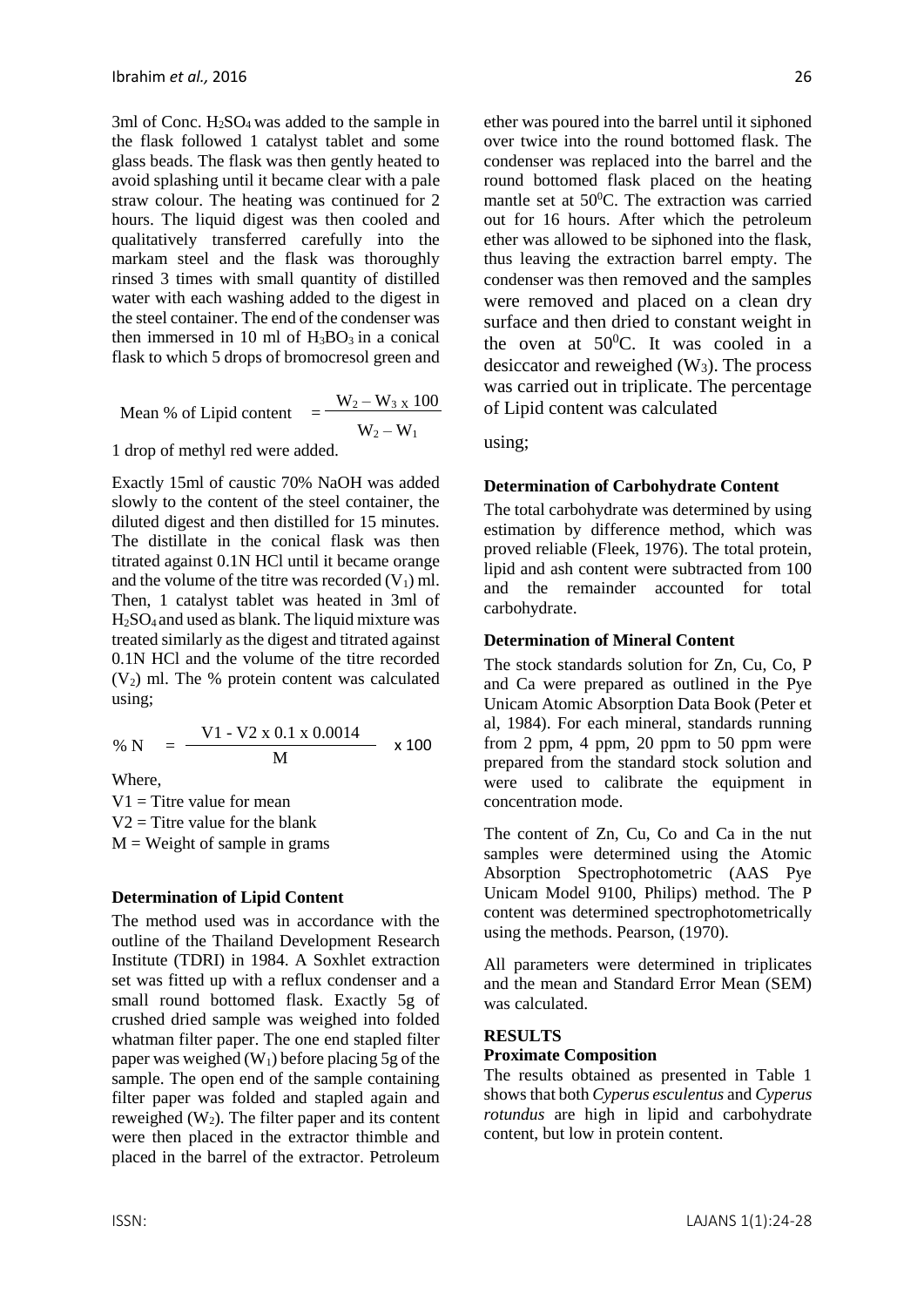| Parameter                | Cyperus esculentus | Cyperus rotundus |
|--------------------------|--------------------|------------------|
| Moisture Content (%)     | $8.93 \pm 0.06$    | $9.20 \pm 0.01$  |
| Total Ash Content (%)    | $3.41 \pm 0.02$    | $3.81 \pm 0.04$  |
| Protein Content (%)      | $3.95 \pm 0.01$    | $3.95 \pm 0.01$  |
| Lipid Content (%)        | $24.53 \pm 0.02$   | $24.59 \pm 0.02$ |
| Carbohydrate Content (%) | 58.71%             | 58.37%           |

Table 1: Proximate Composition of *Cyperus esculentus* and *Cyperus rotundus* nuts

Values are mean  $\pm$  SEM of triplicate determinations

# **Mineral Composition**

Table 2 revealed the mineral composition of both *Cyperus esculentus* and *Cyperus rotundus* nuts.

Table 2: Mineral Composition of *Cyperus esculentus* and *Cyperus rotundus* nuts

| Mineral                 | Cyperus esculentus | Cyperus rotundus   |
|-------------------------|--------------------|--------------------|
| Phosphorus $(mg/100ml)$ | 0.15               | 0.52               |
| $\text{Zinc (ppm)}$     | $0.79 \pm 0.15$    | $0.79 \pm 0.15$    |
| Copper (ppm)            | $0.065 \pm 0.0005$ | $0.065 \pm 0.0005$ |
| Cadmium (ppm)           | $0.002 \pm 0.0002$ | $0.002 \pm 0.0002$ |
| Cobalt (ppm)            | < 0.03             | < 0.03             |

Values are mean  $\pm$  SEM of triplicate determinations

# **DISCUSSION**

The most basic basic examination of the composition of any food involves proximate analysis (Ikeobe, 1984). Thus this work involved the comparative proximate analysis of two species of tigernuts; *Cyperus rotundus and Cyperus esculentus*.

The moisture content of stored foods and food products to a large extent determines the propensity of microorganisms on them, and also affects freshness and physical and chemical stability for long storage. Thus low moisture content is desirable in nuts. Khan *et al.* (2014) reported a moisture content of 5.19% for *C. rotundus*, whereas Ekeanyanwu and Ononogbu (2010) reported a moisture content of 11.19% for *C. esculentus*. The values obtained for both species in this investigation fall within these two reported values. However, *C. rotundus* had a higher moisture content than *C. esculentus* which could mean that the *C. esculentus* variety of tigernut can be stored longer than the *C. rotundus* variety.

Total ash content is a rough indicator of the mineral content of a food sample. It is obtained after incinerating the organic components of the food sample. *C. rotundus* had higher ash content than *C. esculentus*, this agrees with the findings of Adejuyitan (2011) and suggests that *C. rotundus* have higher mineral content than *C. esculentus*. However, from the mineral analyses, both species of the tigernut appear to have the same mineral content for the minerals analyzed. The higher total ash content in *C. rotundus* may have been as a result of other minerals not analyzed or some other inorganic components such as silicates and silica.

The presence of zinc, copper, cobalt, calcium and phosphorus in both species of tigernut analyzed agrees with the findings of Ekeanyanwu and Ononogbu (2010) and Adejuyitan (2011). The importance of these elements to proper biochemical functions and the possible defect of the mineral deficiencies suggest that regular consumption of tigernut could help mitigate the diseases resulting from these mineral deficiencies. Tigernut consist of some trace elements in reasonable amount as revealed by the result of this work.